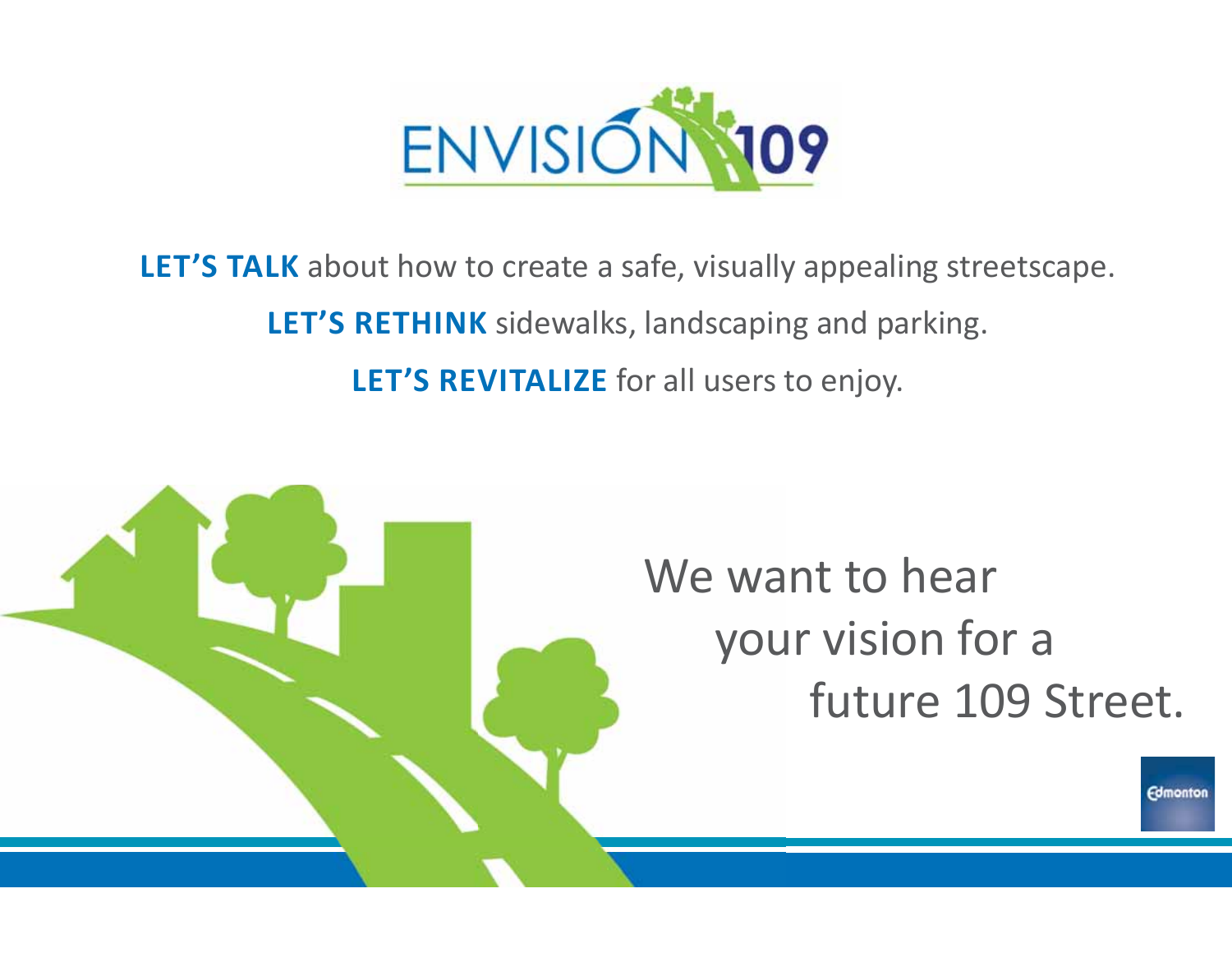

## Tonight:

4:30 Information Gathering (Displays, etc.)

Public Event 2

- 5:00 Presentation and O&A
- 5:45 Information Gathering (Displays, etc.)
- 6:30 Repeat Presentation and Q&A
- 7:45 Information Gathering (Displays, etc.)

### **We will share with you** an update on Envision 109, proposed changes to revitalize the community and three approaches for the future travelled way (roadway and sidewalks)

WELCOME

**Please share with us** your thoughts on these approaches and the identity of the future 109 Street

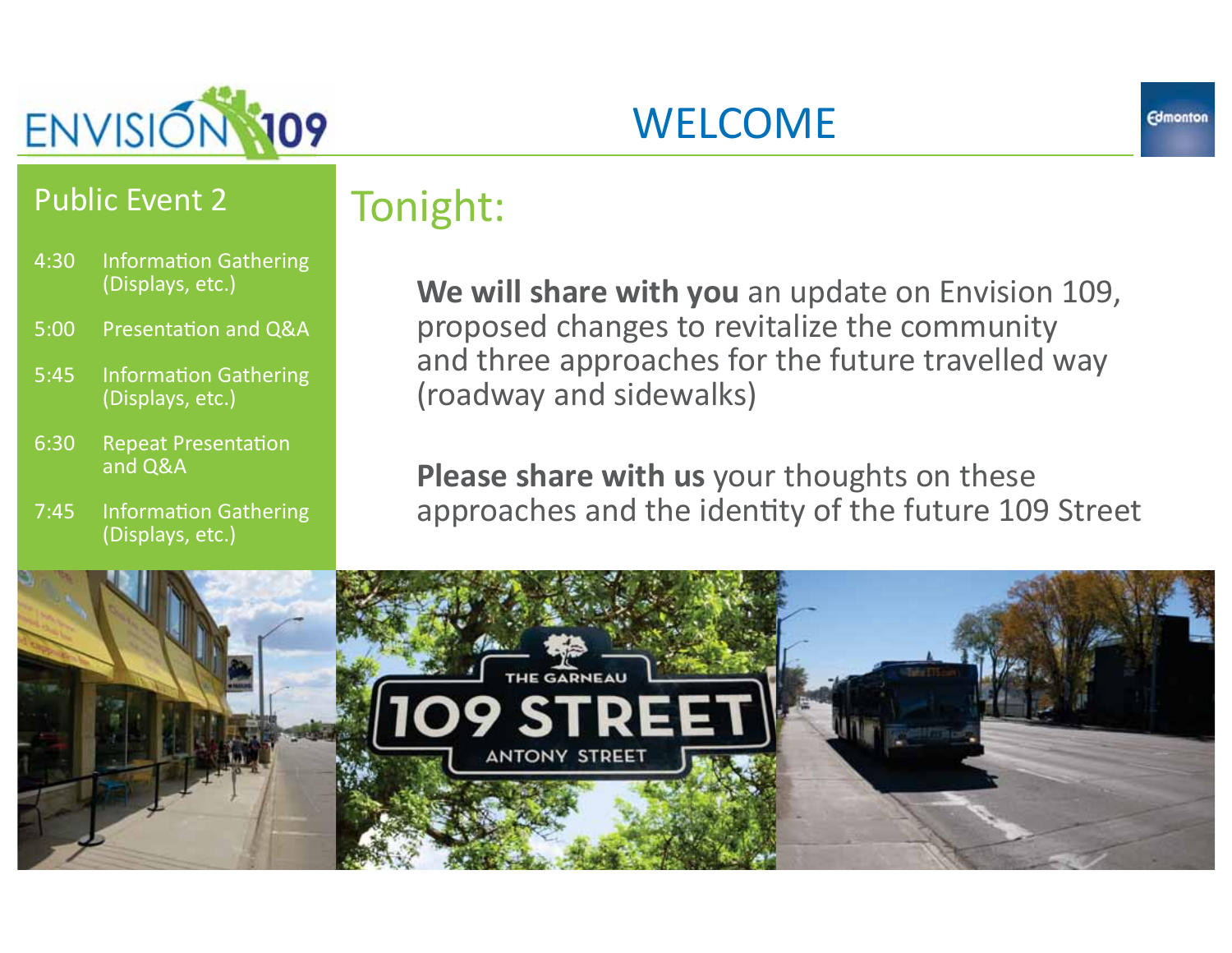



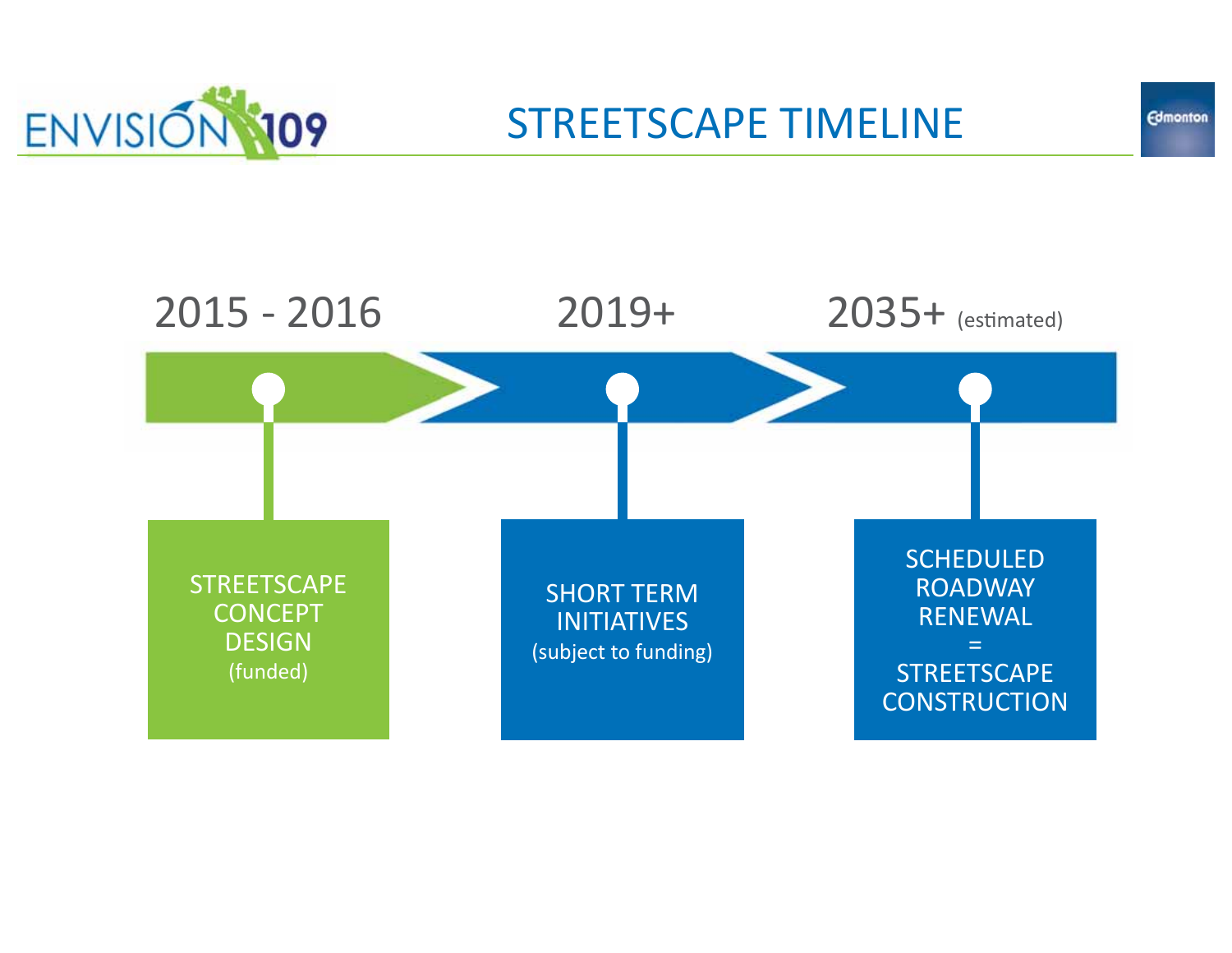

### 109 STREET TODAY



PROJECT AREA

**Edmonton** 

109 Street between the High Level Bridge and 61 Avenue:

- **•** is a prominent six-lane **arterial route** linking downtown and south-central Edmonton.
- $\bullet$ bisects the **Garneau** neighbouhood and borders five established communities - **Queen Alexandra, McKernan, Parkallen, Allendale, and Pleasantview.**
- $\bullet$  is primarily a **north-south connector** for vehicles, pedestrians and cyclists and also acts as an **east-west connector** between neighbourhoods, schools and commercial establishments.
- $\bullet$ has **two distinct character areas**, north and south of Whyte Avenue.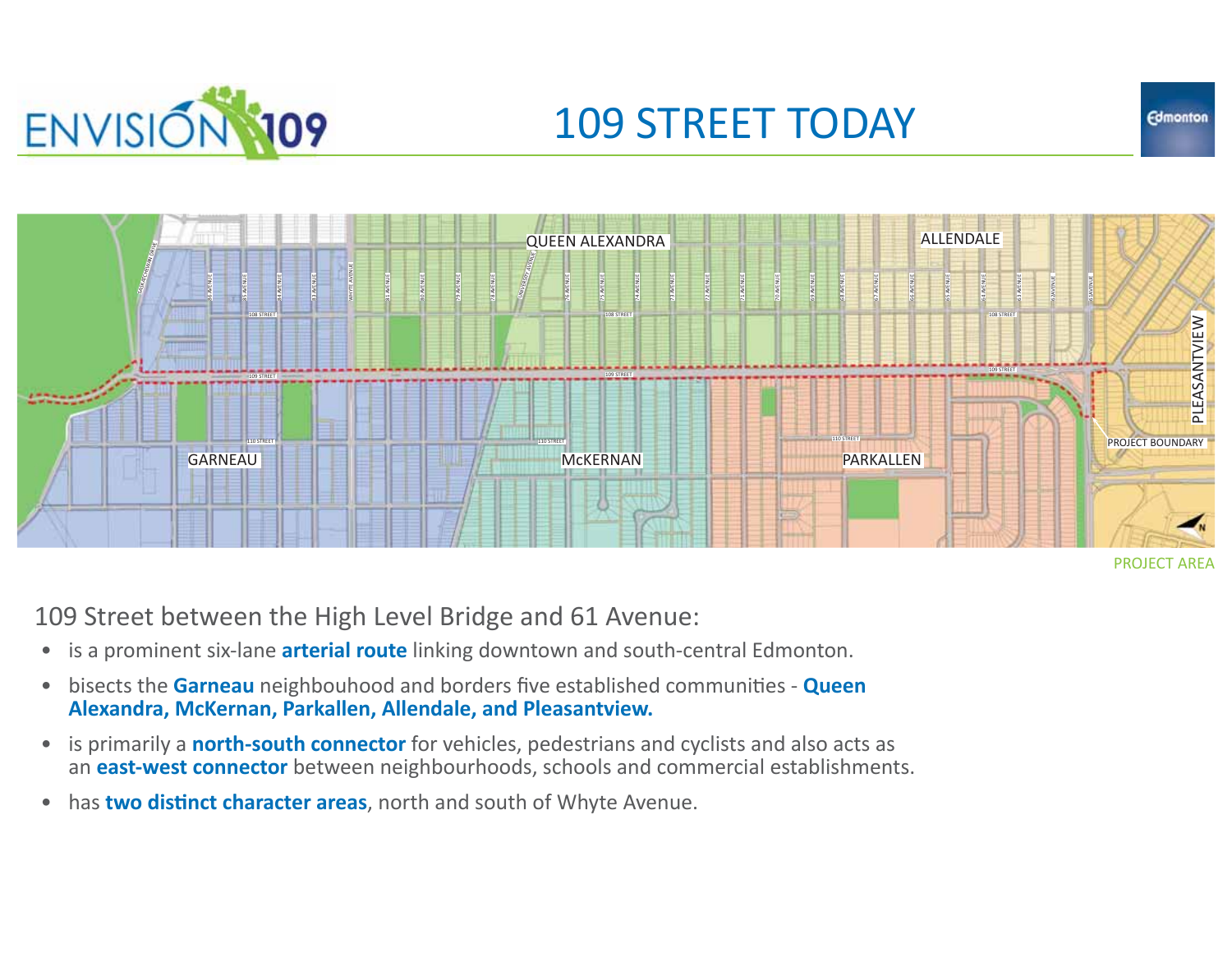

## LAND USE VISION (ARP 2013)

- The approved Area Redevelopment Plan directs the following vision for zoning and development adjacent to 109 Street.
- ENVISION 109 should create a streetscape design which reflects this concept for a vibrant residential and commercial mixed use street.

#### NORTH of WHYTF AVENUE MIXED USE COMMERCIAL

- 4 Storey Mixed Use Buildings Oriented Towards the Street
- Ground Floor Retail
- Commercial/Residential Above
- ͻPedestrian Oriented
- Designated a Main Street in 2016

#### **SOUTH of WHYTE AVENUE** MEDIUM DENSITY RESIDENTIAL

- 4 Storey Residential Buildings Oriented Towards the Street
- Rowhouses, Townhouses and Apartment **Buildings**
- Commercial Nodes









**Edmonton**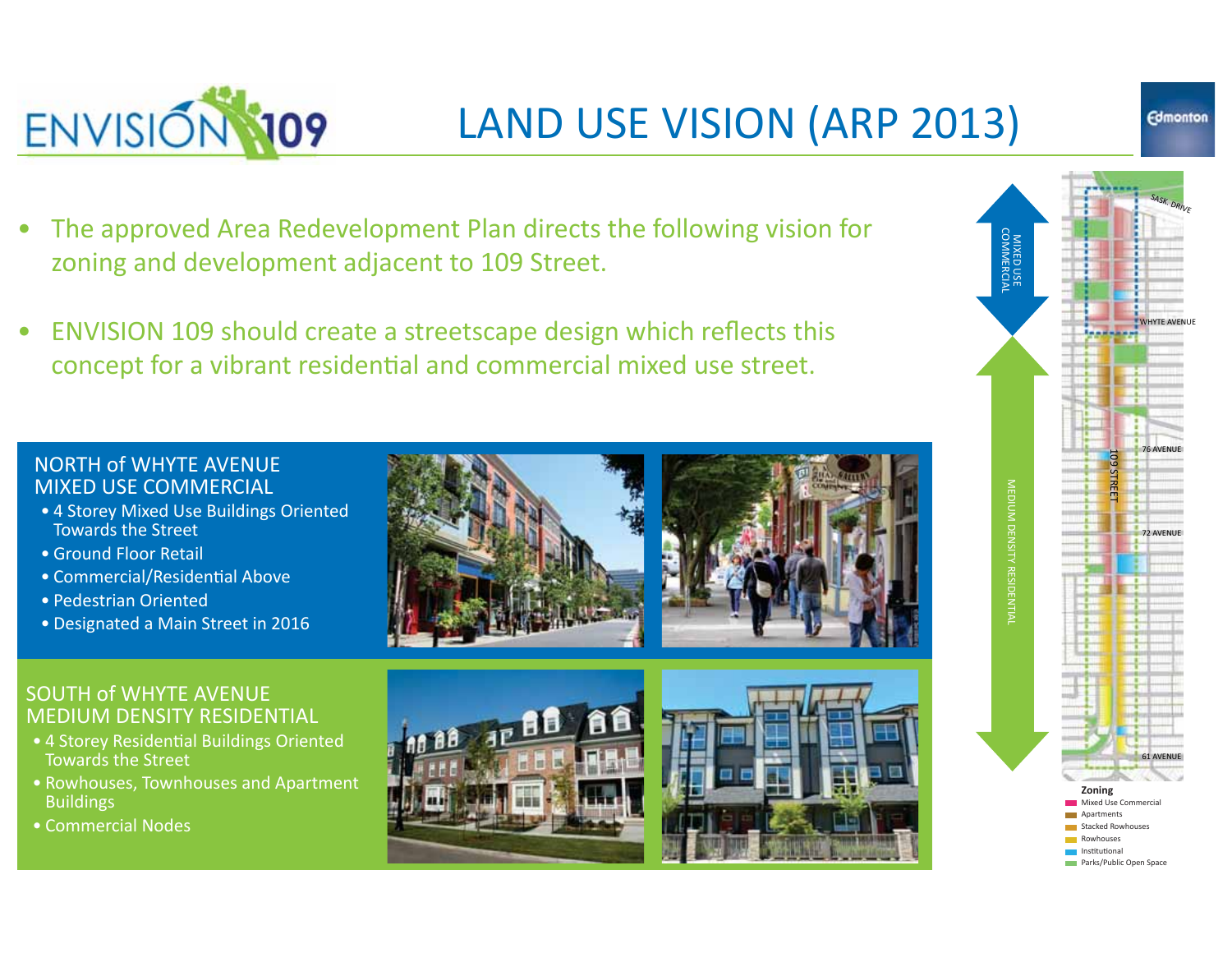

## CONSIDERATIONS / CONSTRAINTS

#### SOCIAL AND COMMUNITY

- $\bullet$  109 Street ties local communities together (10 15,000 residents)
- It reinforces local, community destinations (schools, churches, shopping, services)
- We can boost social interactions among neighbours by creating a walking-friendly environment
- Edmonton needs more people places!
- A great community street can be an area locals can be proud of

#### **COMMERCIAL AND BUSINESS**

- 109 Street, north of Whyte Avenue was historically established as commercial main street and was designated as a 'Main Street' in 2016
- Street Character: A street with a memorable character can become a destination
- Walkable communities are associated with higher home values

#### **MOVING PEOPLE**

- 109 Street is currently a six-lane arterial road which provides a important connection between Edmonton's south side and downtown
- People move using four main methods of transportation on 109 Street (walking, driving, taking transit, cycling)

#### SUSTAINABILITY AND HEALTH

- 109 Street currently has limited trees and landscaping
- It offers a long corridor of open space, part of City open space system but has no connections between parks and green open spaces
- Street design must consider long-term environmental sustainability and interconnected open space system
- A bike lane crosses at 76 Avenue and cycle track will cross at 83 Avenue
- Making 109 Street more walkable and bike friendly will bring health benefits to those who use it
- Traveling by other methods than vehicles helps reduce traffic congestion and pollution
- Current roadway is dangerous: high level of pedestrian and cyclist injuries.
- Promote the most popular bicycle route in Edmonton the High Level Bridge
- Support healthy transportation modes: More than 20% of locals currently commute by walking or cycling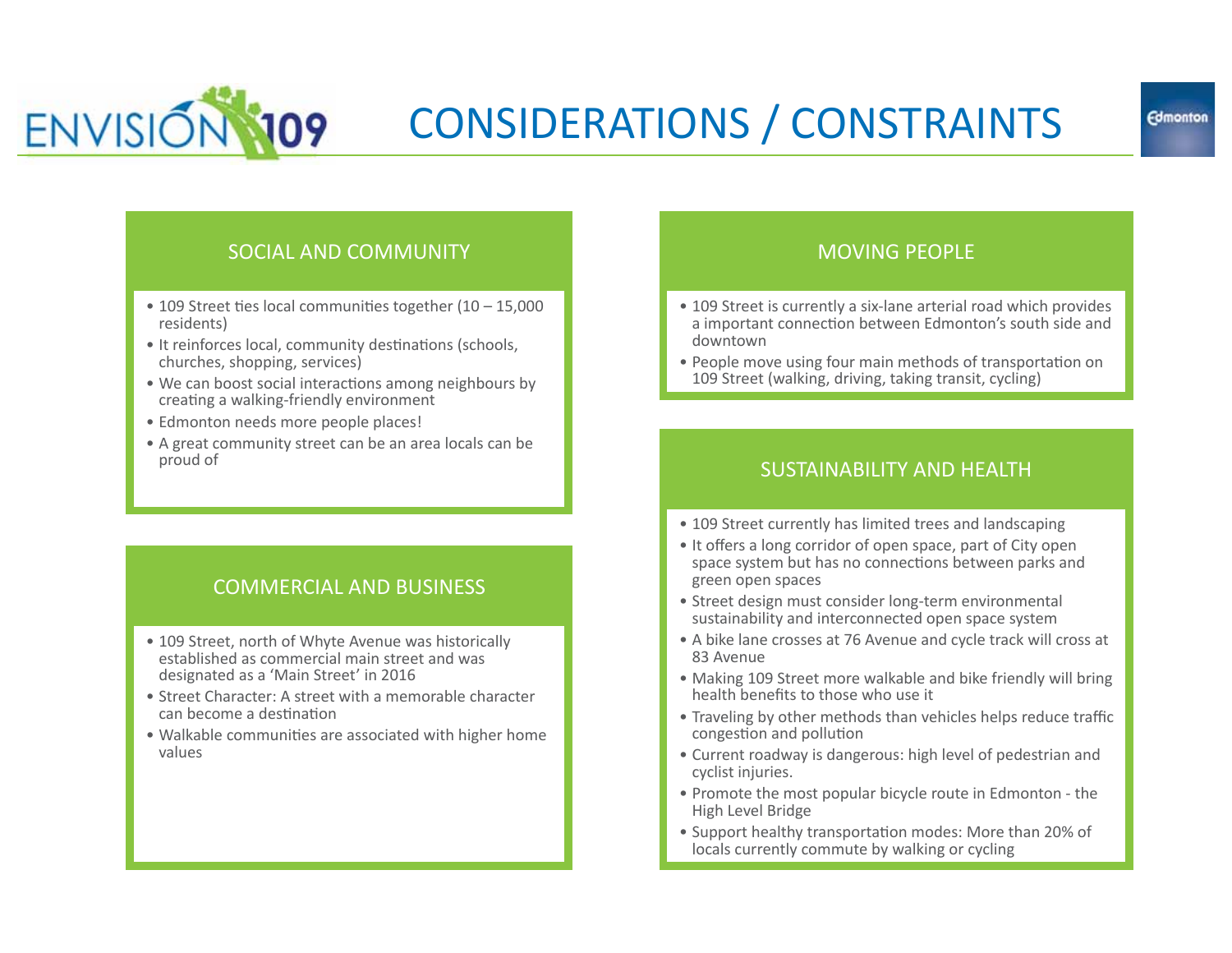

#### **Thank you for your input. This is what you told us in January 2016.**

#### **Pedestrian Space**

- Improve pedestrian experience overall
- Improve connectivity within (wider sidewalks) and across the corridor (safer crosswalks)
- Develop destinations (place-making)
- Consider connections to Whyte Avenue, downtown and the river valley

#### **Transit Space**

• Improve transit experience with enhanced bus shelters and area lighting

#### **Vehicle Space**

- Maintain important north-south connector and arterial function
- Consider traffic management (road size, speed/volume, traffic flow)
- Maintain or improve key connections to downtown, south Edmonton and UofA
- Increase parking

#### **Cycle Space**

- Improve cyclist experience, current configuration is unsafe
- Provide separated, dedicated bike lanes
- Consider connections to Whyte Avenue, downtown and the city-wide cycle network

#### **AestheƟcs**

- Make 109 Street more appealing with street trees, planters and additional landscaping
- Consider adding new open spaces and parks
- Incorporate pubic art and historic information
- Add bike racks

#### **Future Development**

- Encourage new mixed-use, higher density pedestrianoriented development
- Include a variety of local (not chain) businesses (restaurants, retail shops and services)
- Refurbish or remove deteriorating buildings
- Create development guidelines that include historic / character architecture, setbacks, landscaping and rear parking
- Consider street-front, pedestrian friendly developments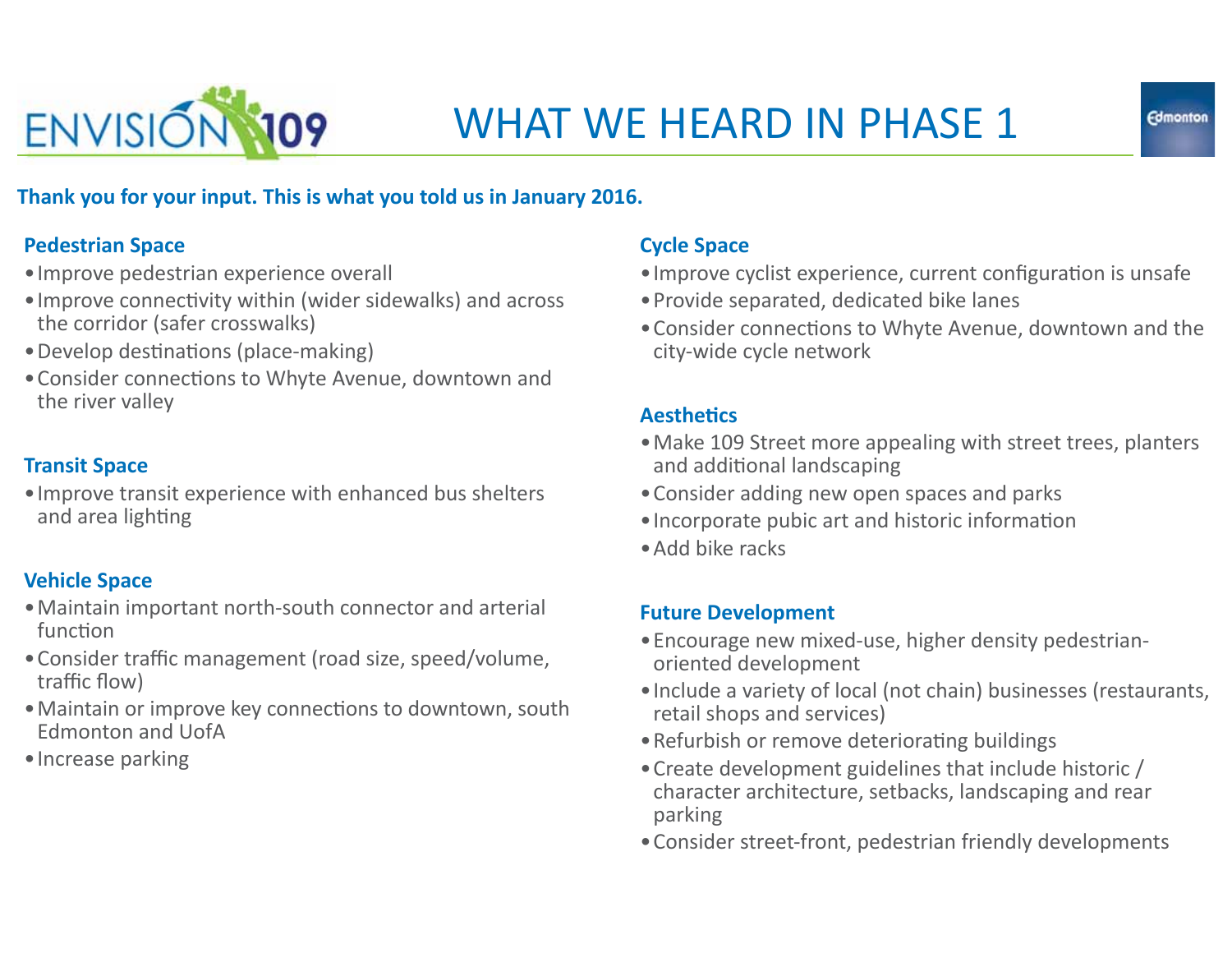

#### **The Guiding Principles were developed with your input, together with City Policies and guidelines:**

#### **Transition to a Complete Street**

Improve the pedestrian experience while providing travel options for all users and trip purposes in a safe, welcoming, accessible, and context sensitive way

#### **Create Destinations through Place-Making**

Provide vibrant and attractive people-places in all seasons that contribute to an improved quality of life

#### **Improve the Visual Appeal of the Street**

Enhance the public realm by establishing a high standard of design to provide visually appealing streetscape for all users

#### **Be Forward Thinking**

Be adaptable by accommodating the needs of the present and future through effective space allocation for the many functions of the street

#### **Provide an Economic Catalyst**

Consider both direct and indirect costs, as well as the value of the roadway and the adjacent real estate

#### **Be Sustainable**

Contribute to the environmental sustainability and resiliency of the city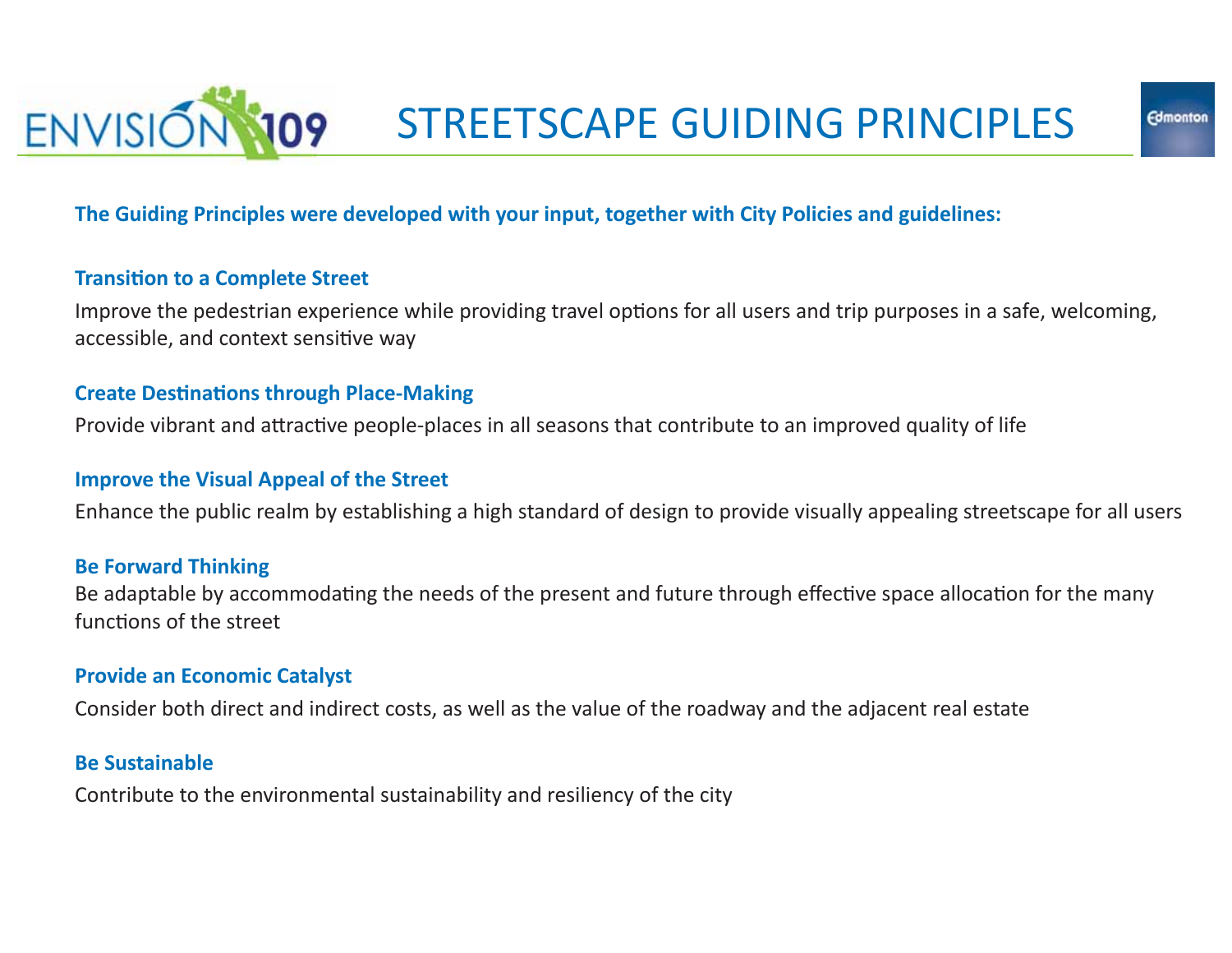

### CREATING A VIBRANT MAIN STREET

109 Street, north of Whyte Avenue was designated a Main Street in 2016.

Main streets are both transportation links and streets designed as strong community places. They often have a tie to business and community revitalization. Main streets support a mix of street-oriented land uses.

The City's Main Street Guidelines, together with your input, will guide its future design.

### HOW ARE MAIN STREETS DIFFERENT?

#### **Main Streets are pedestrian priority streets**

- Designed to improve the pedestrian experience
- Entice people to linger on the street by widening sidewalks
- Provide additional space for street furniture and landscaping
- Buffer pedestrians from traffic

#### **In planning and design, motor vehicle space is not increased**

- Prioritize moving people not just motor vehicles
- Enhance and rebalance the environment for pedestrians, cyclists and transit users

#### **Include a "flexible space"**

- Provide space for a variety of uses patios, transit shelters, boardwalks and parklets
- Include an area for temporary businesses like food trucks or street vendors



MAIN STREET DESIGNATION

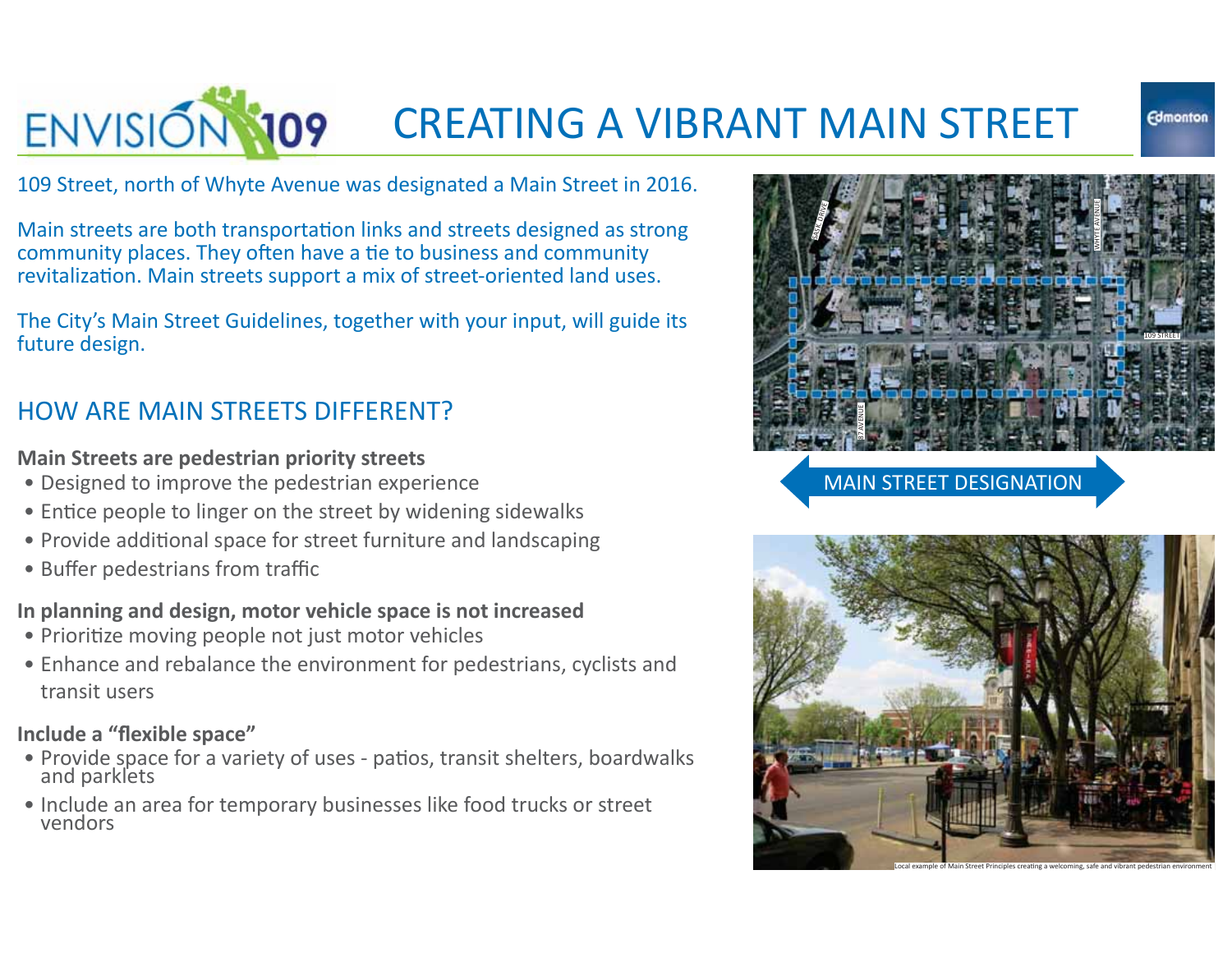

### 3 DESIGN APPROACHES FOR YOUR INPUT

- Three design approaches have been developed for the 109 Street Streetscape roadway/sidewalk configuration.
- We are looking for your input on which approach or approaches you feel will create the best streetscape for 109 Street.
- Approaches may be combined - one for the North Zone, one for the South Zone. For example, North Zone: Approach 1 and South Zone: Approach 2.
- You can also suggest modifications to the approaches.

#### **FXISTING CONDITIONS**

Social/Community Aspects Transportation Function Commercial/Business Aspects Sustainability and Health Aspects

**WHAT WE HEARD** Public Open House #1 Community Integrated Committee (CIC) Community Leagues **Stakeholders Businesses** 

GUIDING POLICIES Area Redevelopment Plan **Main Street Guidelines** Complete Street Guidelines Transportation Master Plan



DESIGN APPROACH #1 A Focus on Walkability

#### DESIGN APPROACH #2 A Focus on Vehicle Travel



#### DESIGN APPROACH #3

A Focus on Sustainability and Health Benefits

#### DESIGN APPROACHES

### DESIGN INPUTS

SPATIAL REQUIREMENTS OF TRANSPORTATION **MODES**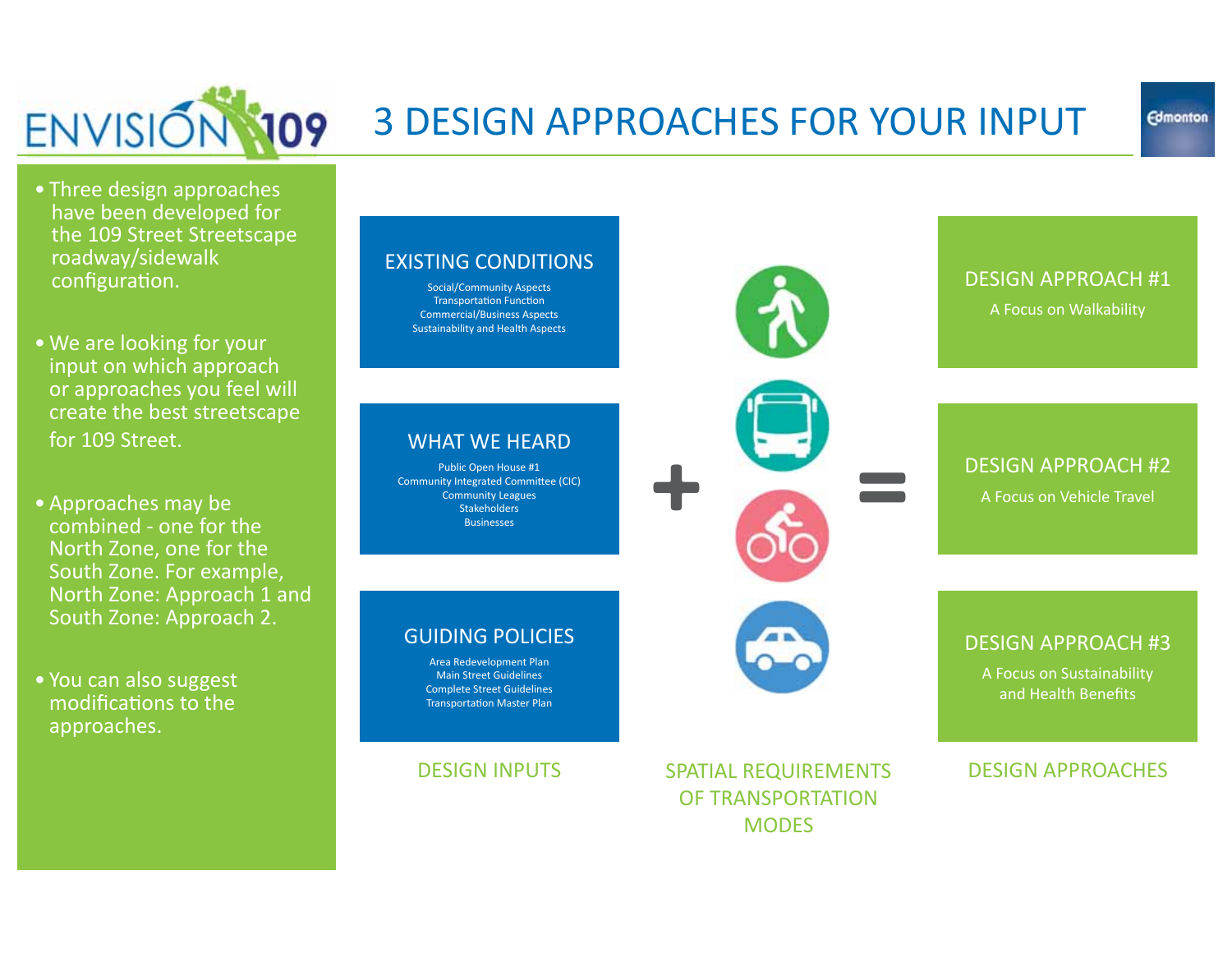

### **EXISTING CONDITIONS**



#### **Street Section**

**Edmonton** 





Pedestrian Infrastructure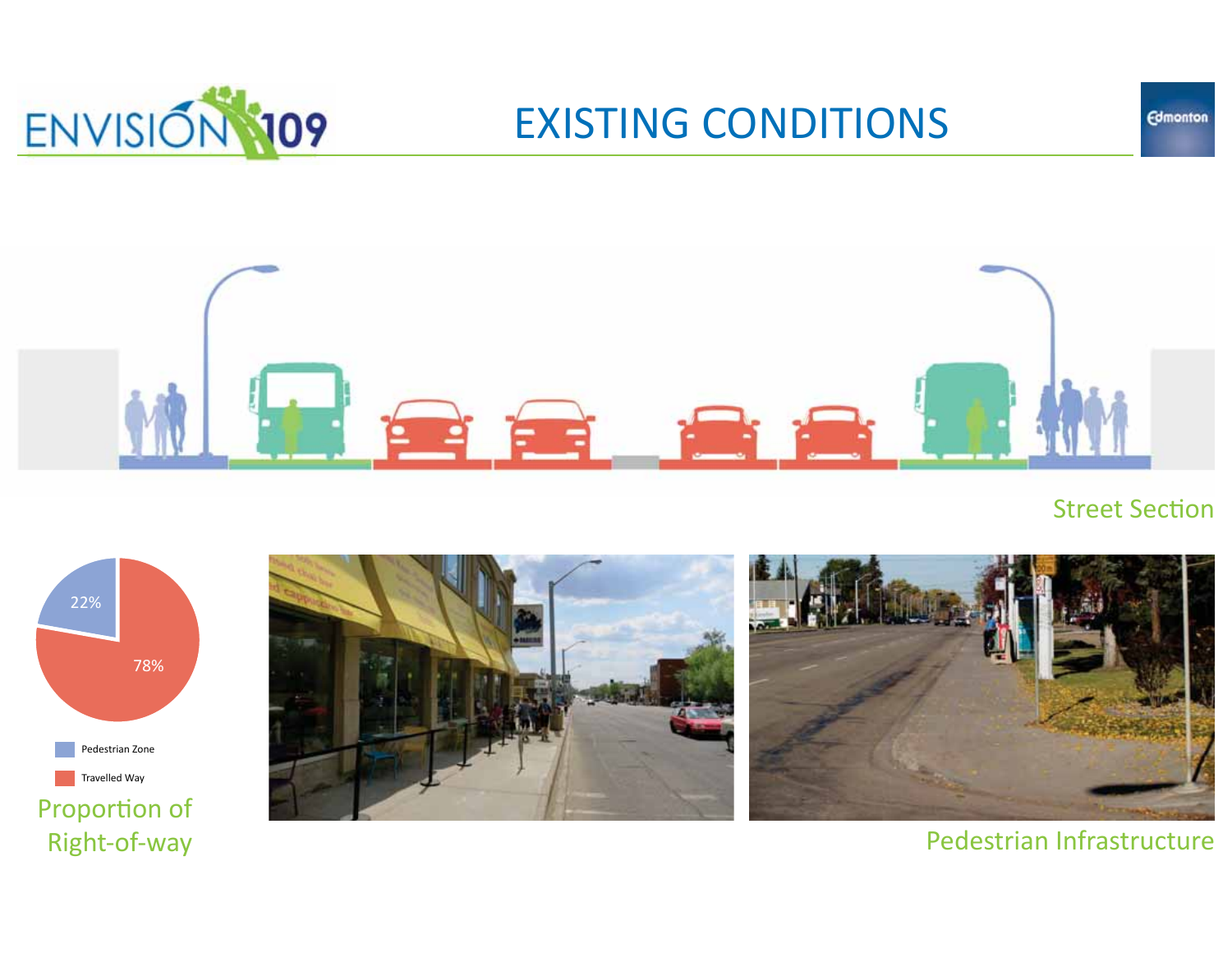# ENVISION 109 DESIGN APPROACH 1: Focus on Walkability



#### **Street Section**

**Edmonton** 







**Perspectives**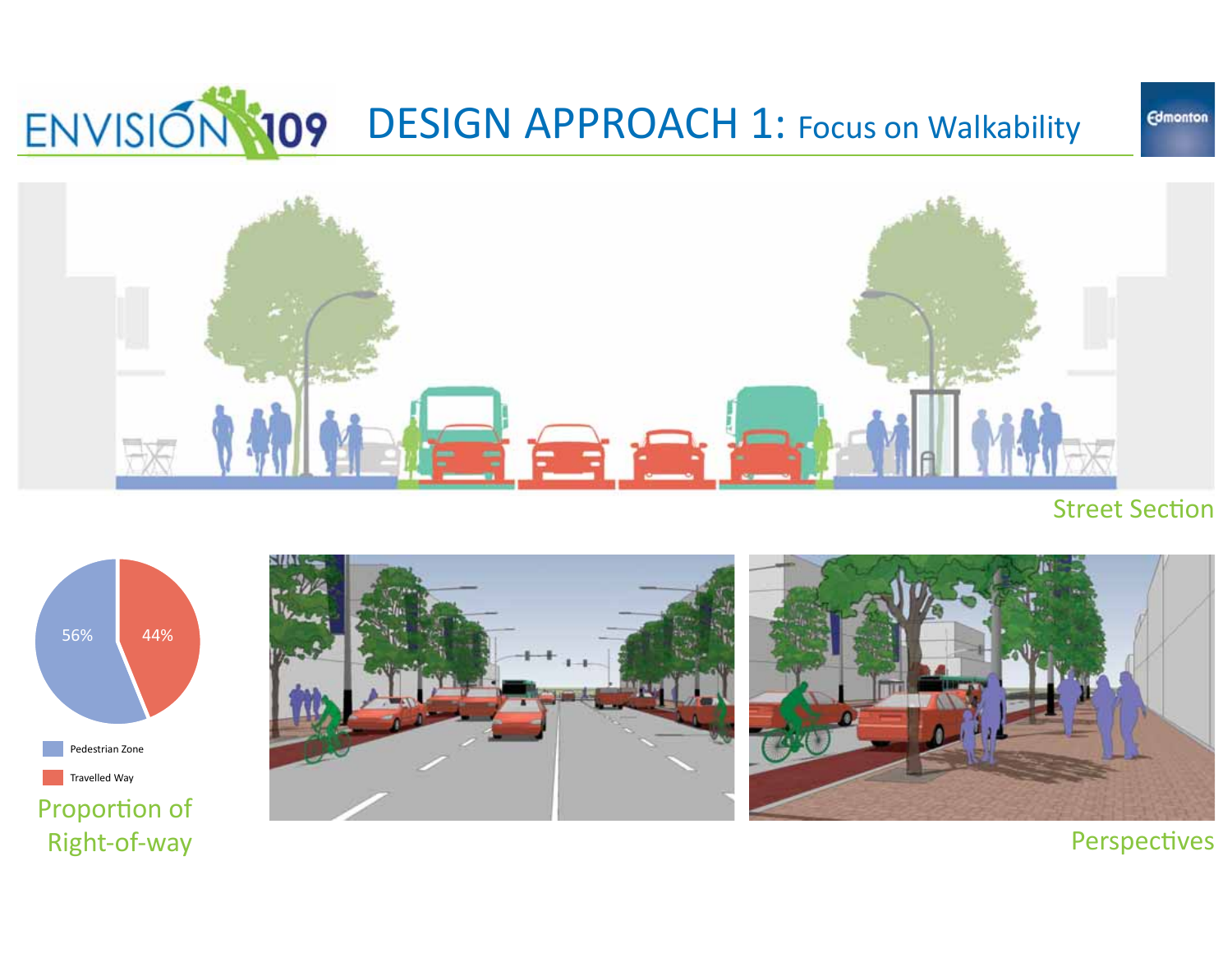# ENVISION 109 DESIGN APPROACH 2: Focus on Vehicle Travel



#### **Street Section**

**Edmonton** 



Right-of-way

Perspectives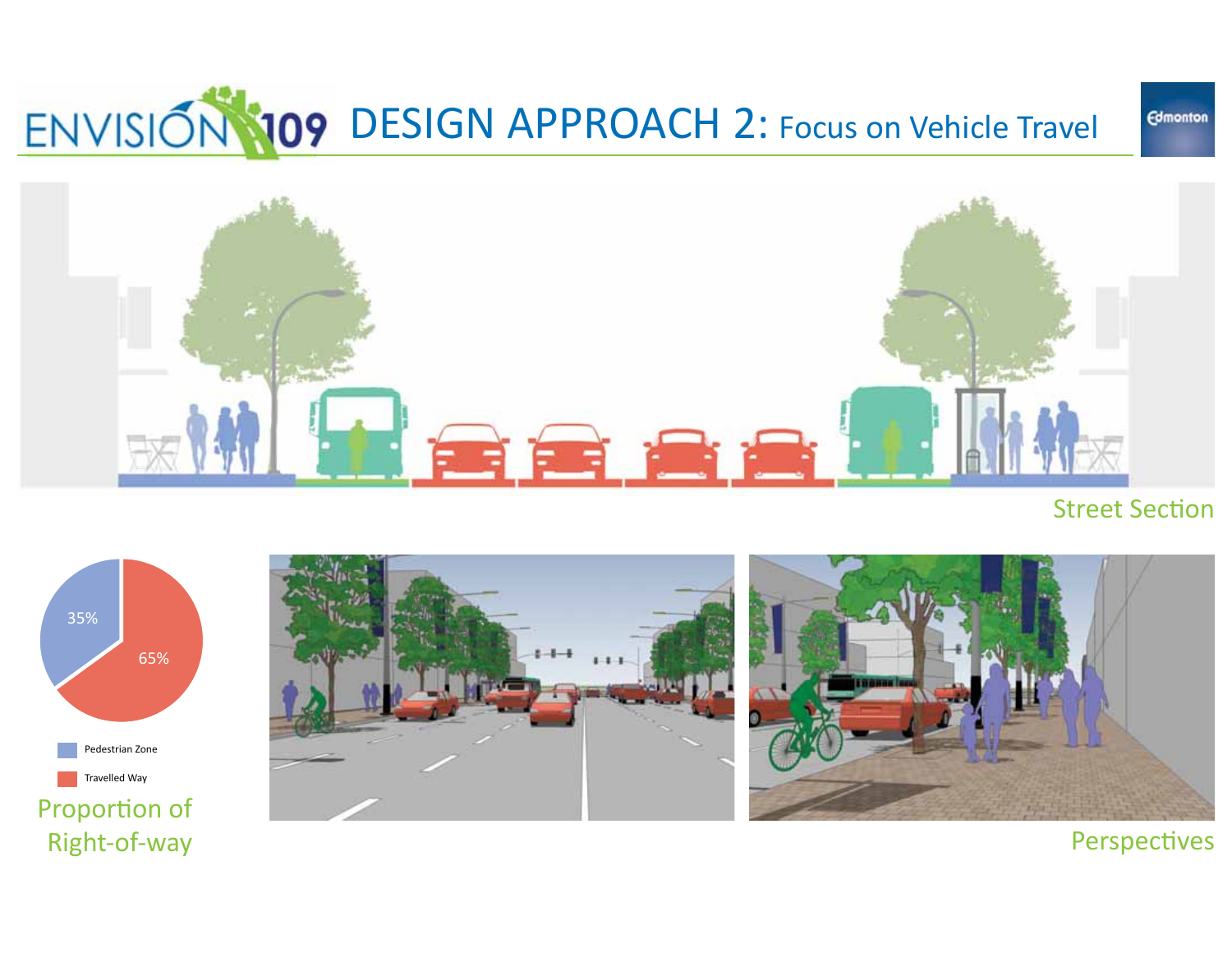#### ENVISION 109 DESIGN APPROACH 3: **Focus on Sustainability** and Health Benefits

France Art

**Street Section** 

**Edmonton** 



Proportion of Right-of-way





**Perspectives**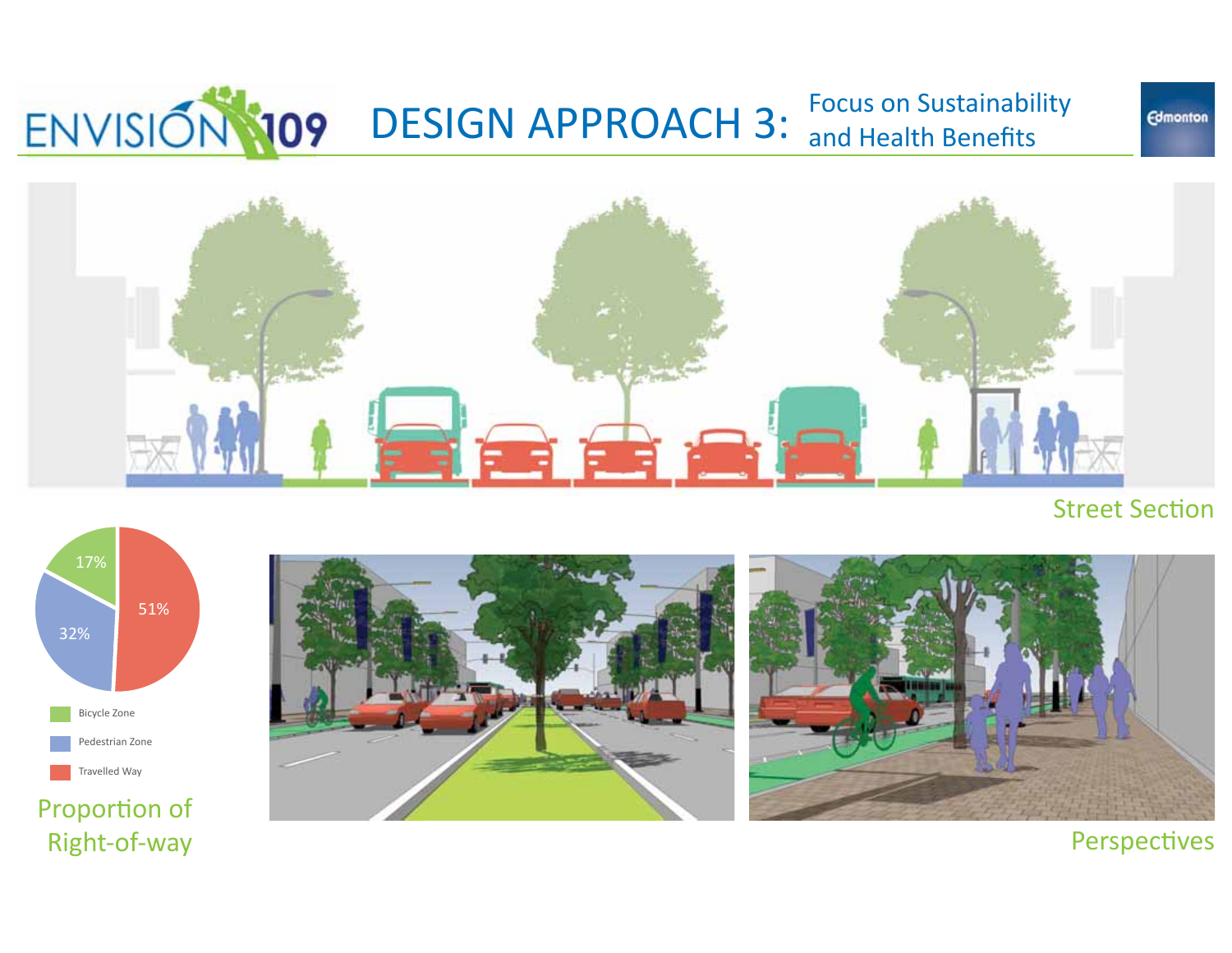

### APPROACH COMPARISONS

| <b>Element</b>               | <b>Approach 1</b>                                                   | <b>Approach 2</b>                                         | <b>Approach 3</b>                                                                  | <b>Current</b> |
|------------------------------|---------------------------------------------------------------------|-----------------------------------------------------------|------------------------------------------------------------------------------------|----------------|
| <b>Crossing Safety and</b>   |                                                                     |                                                           |                                                                                    |                |
| <b>Convenience</b>           | <b>Widest Sidewalks</b>                                             | <b>Improved Sidewalks</b>                                 | <b>Improved Sidewalks</b>                                                          |                |
|                              | Crossings at all Intersections                                      | Crossings at alternate intersections                      | Crossings at every intersection                                                    |                |
|                              | Minimal crossing distance                                           | Long crossing distance                                    | Medium crossing distance                                                           |                |
| <b>Vehicle Movement</b>      |                                                                     |                                                           |                                                                                    |                |
|                              | Vehicles reduced to 4 lanes, but with less turning<br>interruptions | Minimal narrowing                                         | Vehicles reduced to 4 lanes, dedicated left turns at<br>intersections improve flow |                |
| <b>Transit</b>               |                                                                     |                                                           |                                                                                    |                |
|                              | Buses travel in vehicle lane, signal priority                       | Possibility to include dedicated bus lane                 | Buses travel in vehicle lane, signal priority                                      |                |
| <b>Cycle Infrastructure</b>  |                                                                     |                                                           |                                                                                    |                |
|                              | Cyclists travel in vehicle lanes, may impact traffic flow           | Cyclists travel in vehicle lanes, may impact traffic flow | Cyclists separated from fast moving vehicles                                       |                |
| <b>Creates a Destination</b> |                                                                     |                                                           |                                                                                    |                |
|                              | Attractive and memorable people-place                               | <b>Improved Streetscape</b>                               | Attractive and memorable people-place                                              |                |
| <b>Landscaped Boulevards</b> |                                                                     |                                                           |                                                                                    |                |
|                              | Widest Green Space                                                  | Improved Green Space                                      | <b>Improved Green Space</b>                                                        |                |
| <b>Parking</b>               |                                                                     |                                                           |                                                                                    |                |
|                              | Increased - 24h continuous                                          | No Change - Limited Parking in Commercial Areas           | Relocated off 109 Street                                                           |                |
| <b>Promotes</b>              |                                                                     |                                                           |                                                                                    |                |
| <b>Development</b>           | Most Improved Street Edge                                           | Slightly Improved                                         | Most Improved Street Edge                                                          |                |
| <b>Gathering Places</b>      |                                                                     |                                                           |                                                                                    |                |
|                              | Curb Extensions provide additional public space                     | No Added public spaces                                    | Bicycles provide buffer to public space                                            |                |
| <b>Encourages Walking</b>    |                                                                     |                                                           |                                                                                    |                |
|                              | Great Sidewalks generate Activity                                   | <b>Prioritizes Vehicles</b>                               | Great Sidewalks generate Activity                                                  |                |
| <b>Trees</b>                 |                                                                     |                                                           |                                                                                    |                |
|                              | Trees on Both Sides                                                 | Trees on Both Sides                                       | Trees on Both Sides and Median                                                     |                |
| <b>Project Outcomes</b>      |                                                                     |                                                           |                                                                                    |                |

**Project Outcomes**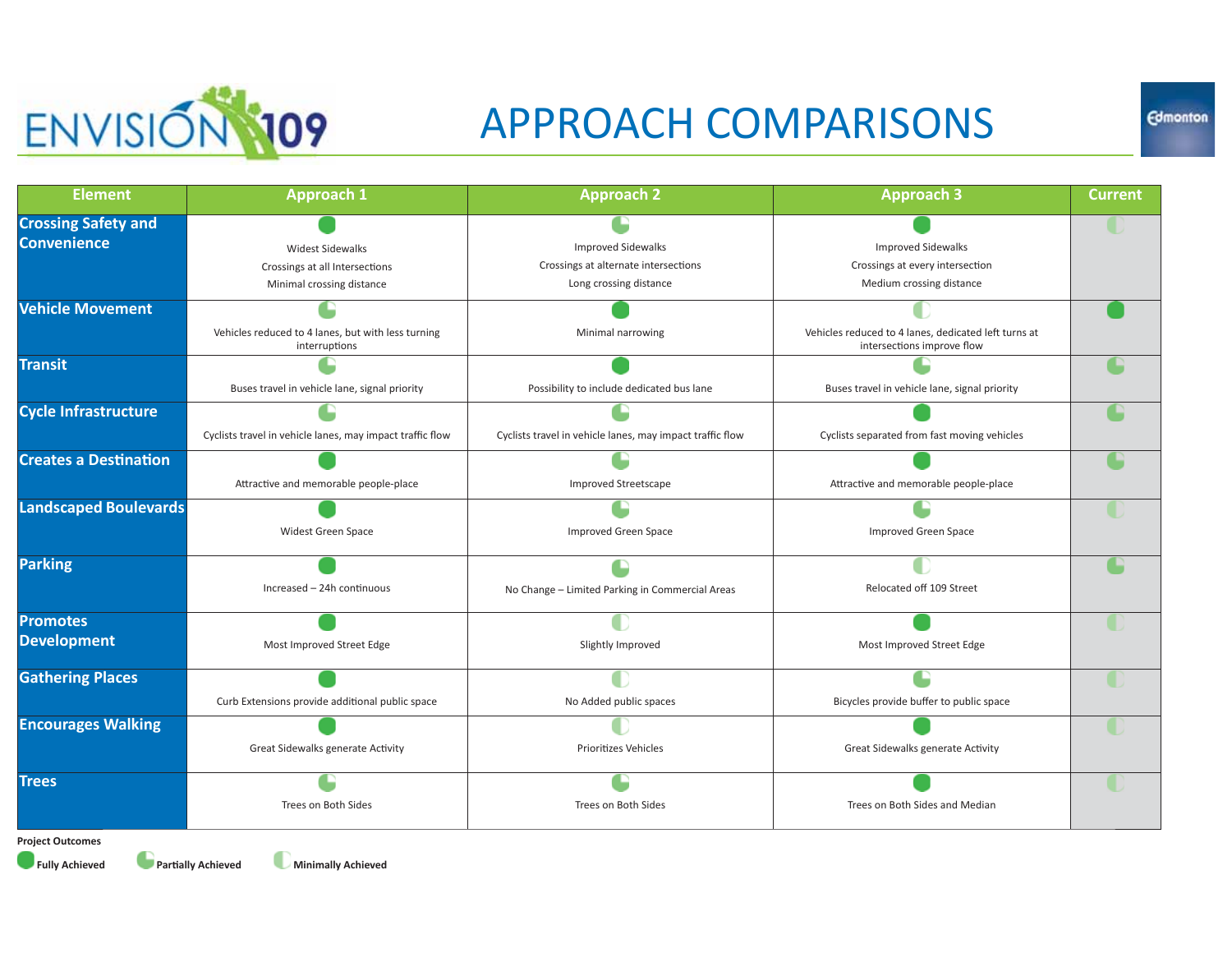

### PUBLIC ENGAGEMENT PROCESS

YOU are a valuable part of the Streetscape Concept Design. We want to hear your views and receive your comments to ensure we design a 109 Street reflective of the values and vision of Edmontonians.

#### HOW TO LEAVE US YOUR **THOUGHTS**

- 1. Complete a Comment Form (tonight or online at edmonton. ca/envision109)
- 2. Leave comments on approach drawings

#### Open House #1 January 27, 2016

#### Kick Off Open House

Tell us what's working, what's not and how you envision 109 Street in the future.

#### Open House #2 May 12, 2016

#### Design Approaches Open House

Review design approaches and let us know what you think. Did we get it right? What could be improved?

### Open House #3

#### Recommended Concept Design Open House

Provide feedback on the recommended streetscape design concept.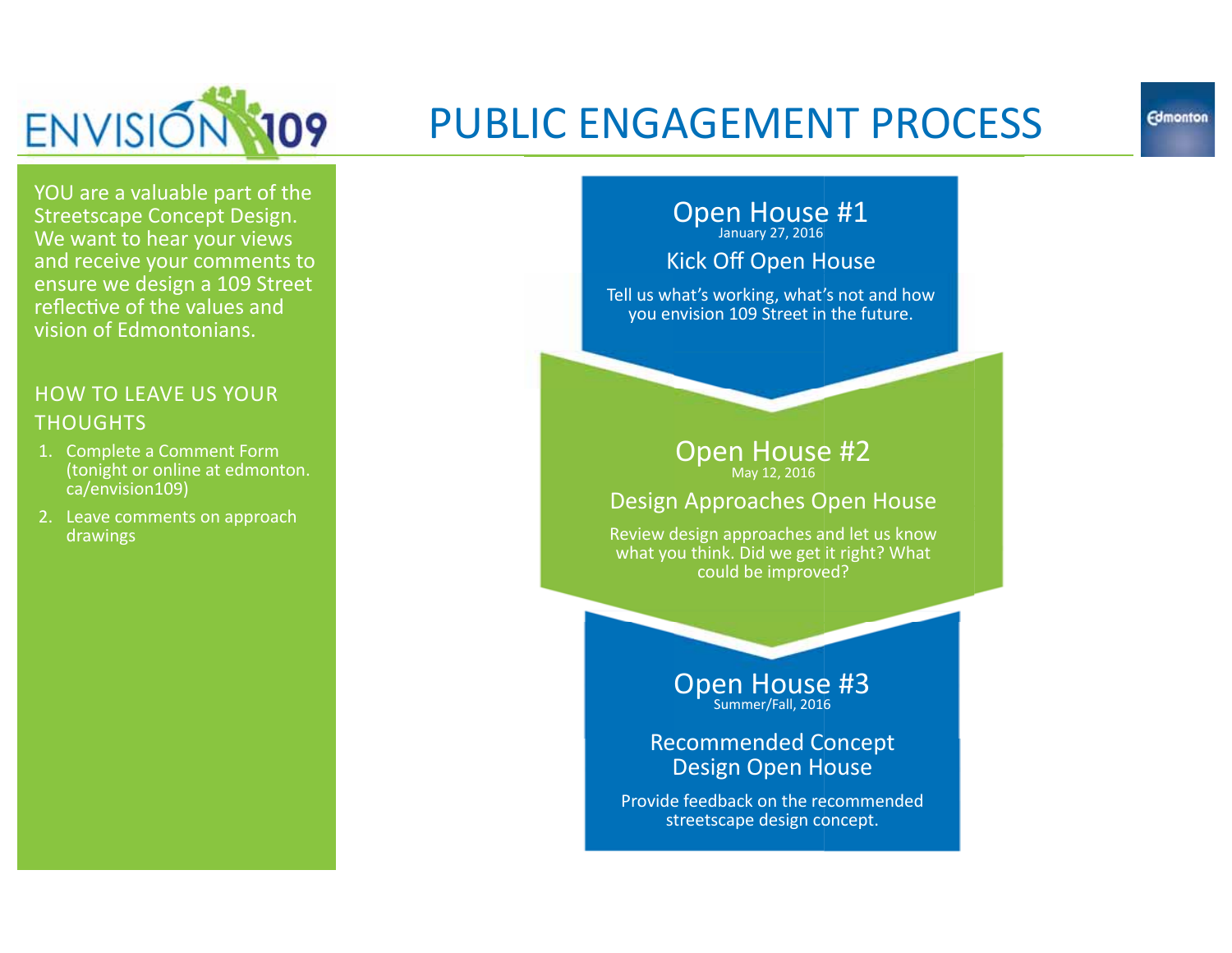

### WHAT IS A STREETSCAPE?

#### **Edmonton**

#### WHAT IS A STREETSCAPE?

- Refers to how the street looks, feels and functions
- Determines how the street impacts all users including drivers, cyclists, transit riders and pedestrians as well as nearby residents
- Addresses sidewalk conditions. building facades, landscaping, architecture, lighting, street furniture, signage, connectivity, crosswalks, road design, traffic management, parking, safety, maintenance and more
- Recognizes streets as places where people engage in various commercial and recreational activities such as shopping. dining, socializing, exercising or working
- Can ultimately define the character of a community, stimulate economic activity and contribute to the sustainability of the street



STREETSCAPE COMPONENTS



STREET TREES

























light poles, street trees or vegetation in<br>addition to underground utilities. This is the preferred location for snow sorage.

to commercial land uses or landscaping when adjacent zo residential land uses

TYPICAL CROSS SECTION OF A STREET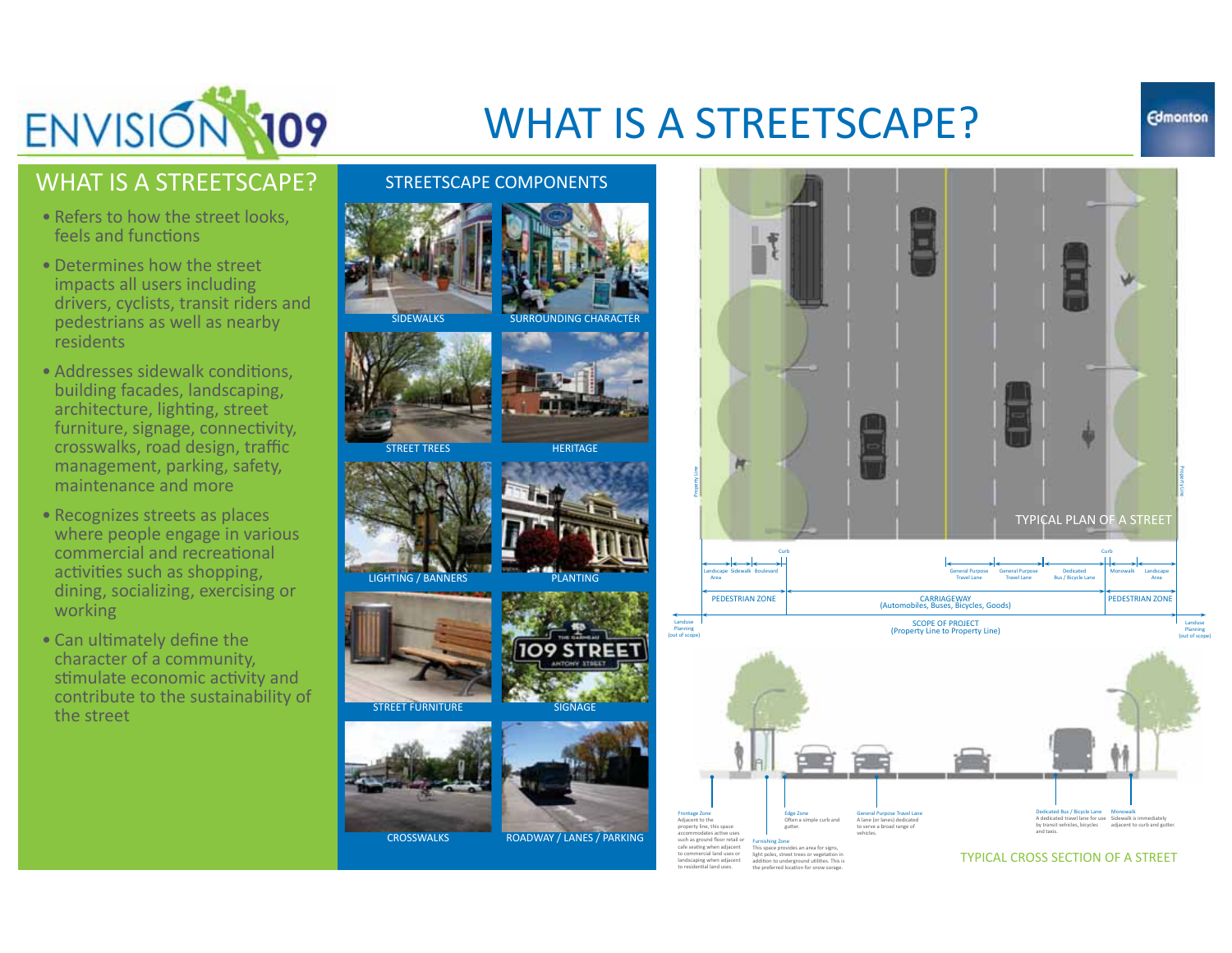

## Share your vision for 109 Street!

Please leave us your thoughts on our Comment Form available at the welcome desk tonight or online until May 26, 2016.

**Website:** edmonton.ca/envision109



Post photos of your favourite street as we envision 109 Street in the future!

**Twitter:** @cityofedmonton #envision109

**Instagram:** @#envision109

## Thank You!